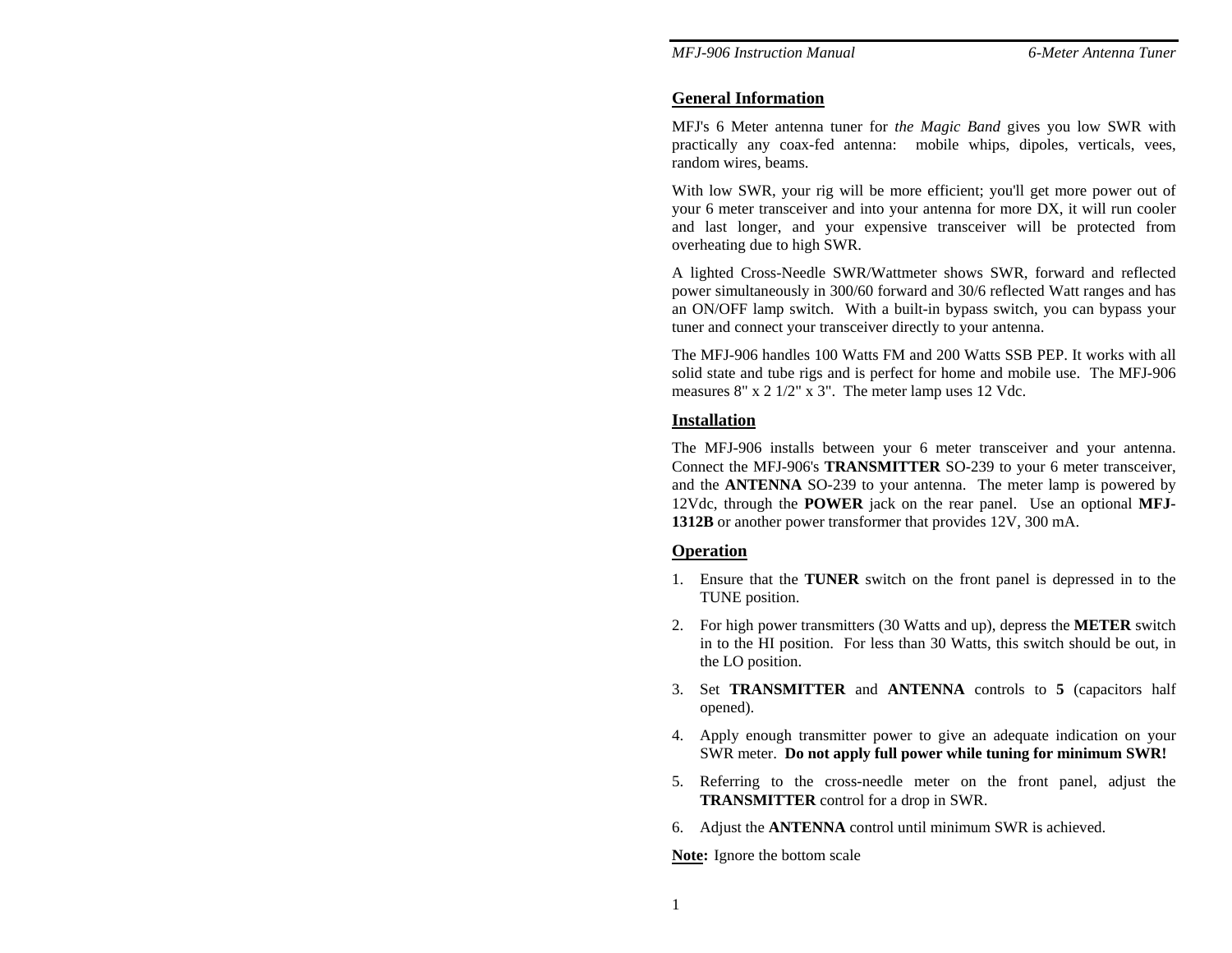- **Note:** Since the **TRANSMITTER** and **ANTENNA** controls interact, they must be adjusted alternately until minimum SWR is obtained.
- 7. To bypass the MFJ-906, place the **TUNER** switch on the front panel out to the BYPASS position.

**MFJ-906 Front Panel** 







### **TECHNICAL ASSISTANCE**

If you have any problem with this unit first check the appropriate section of this manual. If the manual does not reference your problem or your problem is not solved by reading the manual you may call *MFJ Technical Service* at **662-323- 0549** or the *MFJ Factory* at **662-323-5869**. You will be best helped if you have your unit, manual and all information on your station handy so you can answer any questions the technicians may ask.

You can also send questions by mail to MFJ Enterprises, Inc., 300 Industrial Park Road, Starkville, MS 39759; by Facsimile to 662-323-6551; or by email to techinfo@mfjenterprises.com. Send a complete description of your problem, an explanation of exactly how you are using your unit, and a complete description of your station.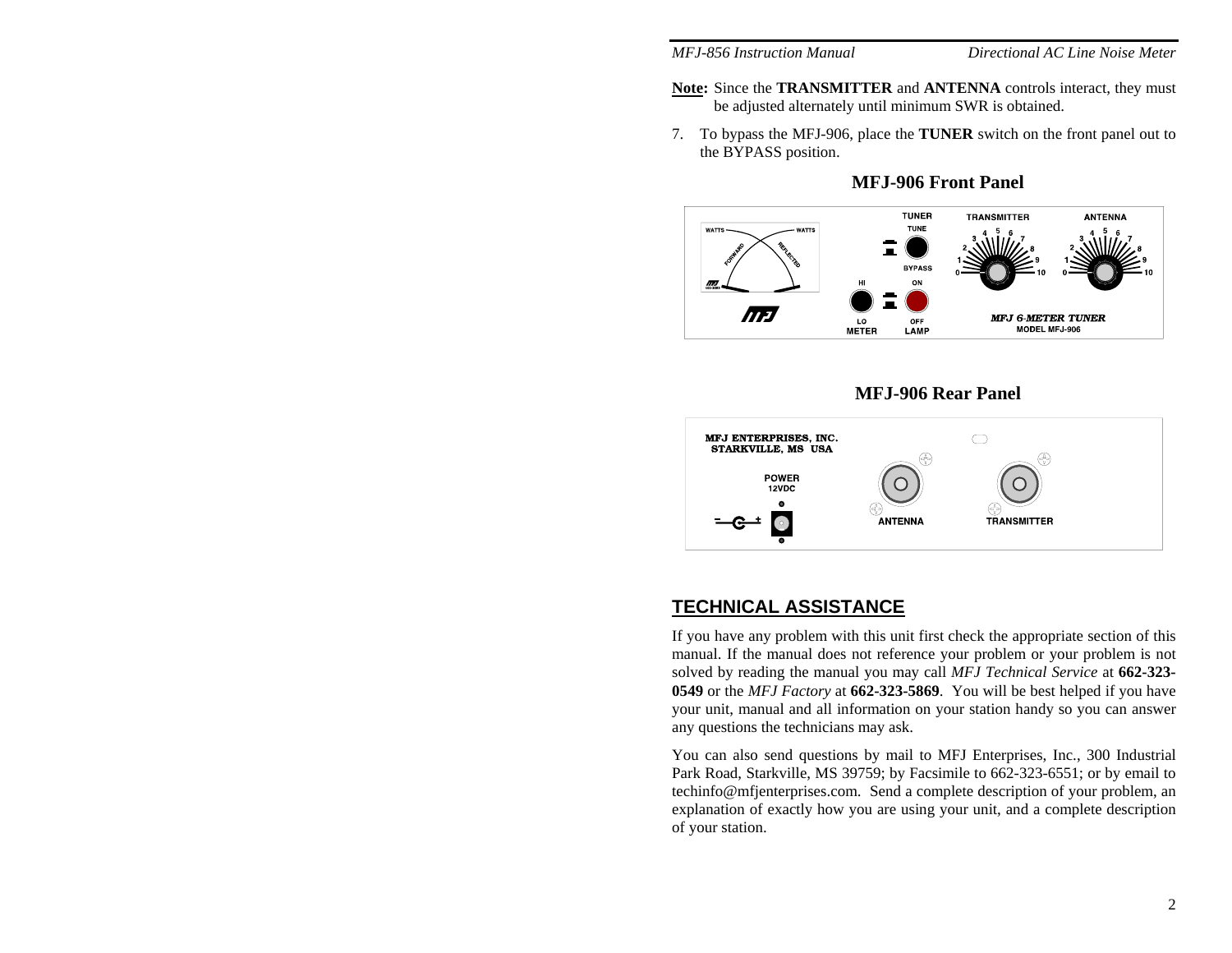*MFJ-906 Instruction Manual* 

### 6-Meter Antenna Tuner

# **SCHEMATIC**

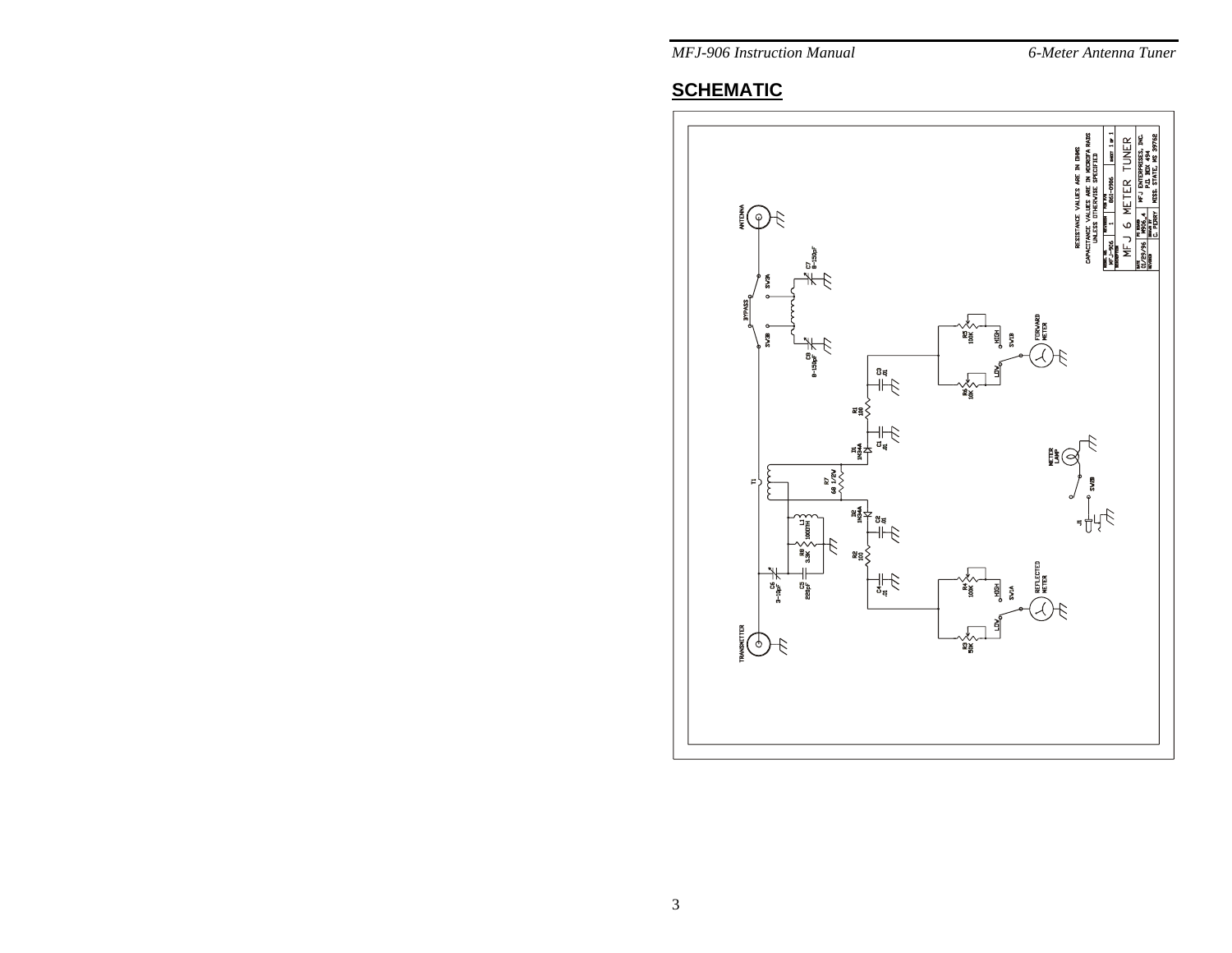## **DISCLAIMER**

Information in this manual is designed for **user purposes only** and is *not* intended to supersede information contained in customer regulations, technical manuals/documents, positional handbooks, or other official publications. The copy of this manual provided to the customer will *not* be updated to reflect current data.

Customers using this manual should report errors or omissions, recommendations for improvements, or other comments to MFJ Enterprises, 300 Industrial Park Road, Starkville, MS 39759. Phone: (662) 323-5869; FAX: (662) 323-6551. Business hours: M-F 8-4:30 CST.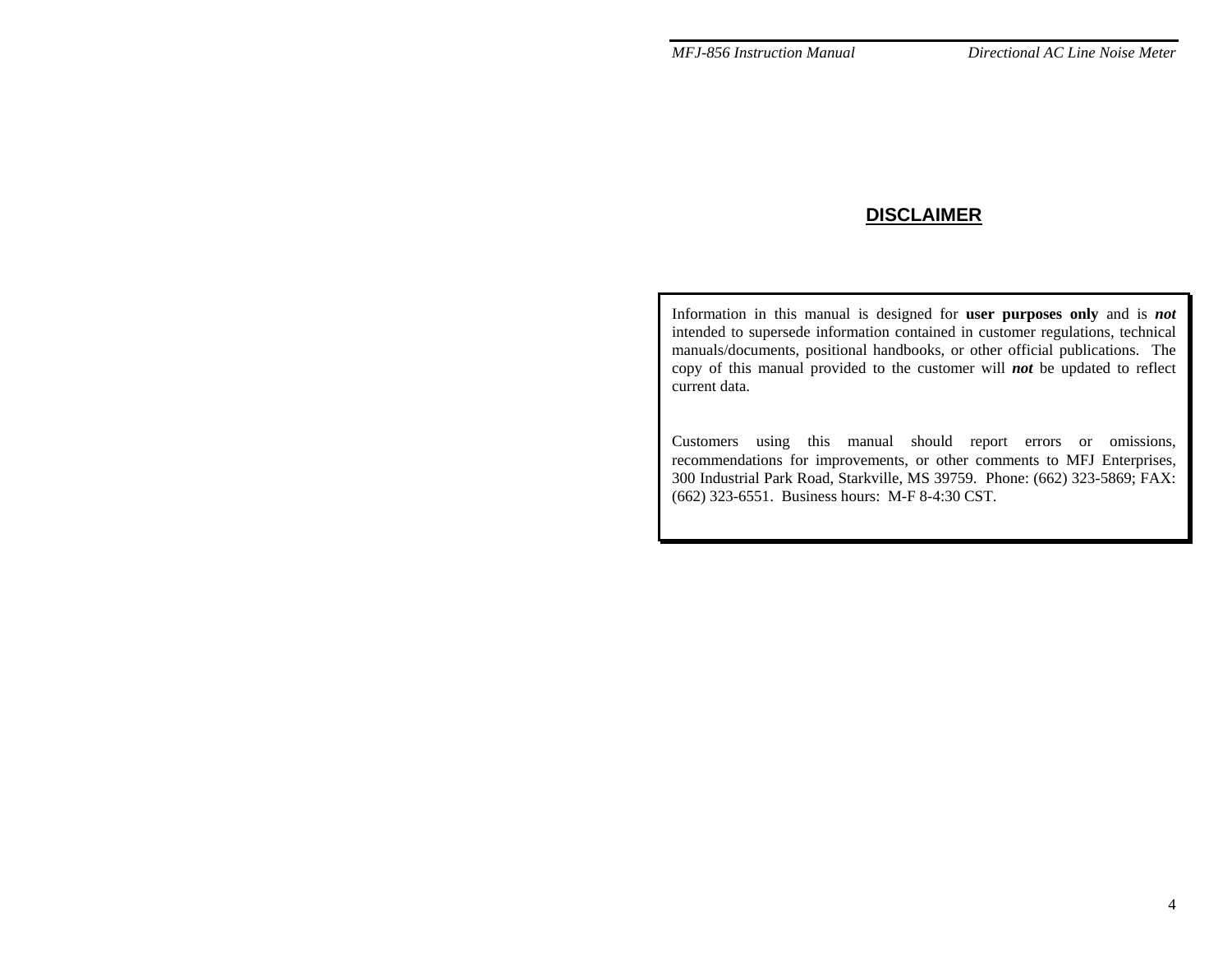### *MFJ-906 Instruction Manual 6-Meter Antenna Tuner*

# **LIMITED 12 MONTH WARRANTY**

MFJ Enterprises, Inc. warrants to the original owner of this product, if manufactured by MFJ Enterprises, Inc. and purchased from an authorized dealer or directly from MFJ Enterprises, Inc. to be free from defects in material and workmanship for a period of 12 months from date of purchase provided the following terms of this warranty are satisfied:

- 1. The purchaser must retain the dated proof-of-purchase (bill of sale, canceled check, credit card or money order receipt, etc.) describing the product to establish the validity of the warranty claim and submit the original or machine reproduction of such proof of purchase to MFJ Enterprises, Inc. at the time of warranty service. MFJ Enterprises, Inc. shall have the discretion to deny warranty without dated proof-of-purchase. Any evidence of alteration, erasure, or forgery shall be cause to void any and all warranty terms immediately.
- 2. MFJ Enterprises, Inc. agrees to repair or replace at MFJ's option without charge to the original owner any defective product under warranty provided the product is returned postage prepaid to MFJ Enterprises, Inc. with a personal check, cashiers check, or money order for \$10.00 covering postage and handling.
- 3. This warranty is NOT void for owners who attempt to repair defective units. Technical consultation is available by calling the Service Department at 662-323-0549 or the MFJ Factory at 662-323-5869.
- 4. This warranty does not apply to kits sold by or manufactured by MFJ Enterprises, Inc.
- 5. Wired and tested PC board products are covered by this warranty provided only the wired and tested PC board product is returned. Wired and tested PC boards installed in the owner's cabinet or connected to switches, jacks, or cables, etc. sent to MFJ Enterprises, Inc. will be returned at the owner's expense unrepaired.
- 6. Under no circumstances is MFJ Enterprises, Inc. liable for consequential damages to person or property by the use of any MFJ products.
- 7. Out-of-Warranty Service: MFJ Enterprises, Inc. will repair any out-of-warranty product provided the unit is shipped prepaid. All repaired units will be shipped COD to the owner. Repair charges will be added to the COD fee unless other arrangements are made.
- 8. This warranty is given in lieu of any other warranty expressed or implied.
- 9. MFJ Enterprises, Inc. reserves the right to make changes or improvements in design or manufacture without incurring any obligation to install such changes upon any of the products previously manufactured.
- 10. All MFJ products to be serviced in-warranty or out-of-warranty should be addressed to:

### **MFJ Enterprises, Inc. 300 Industrial Park RoadStarkville, Mississippi 39759 USA**

and must be accompanied by a letter describing the problem in detail along with a copy of your dated proof-of-purchase and a daytime telephone number.

11. This warranty gives you specific rights, and you may also have other rights which vary from state to state.